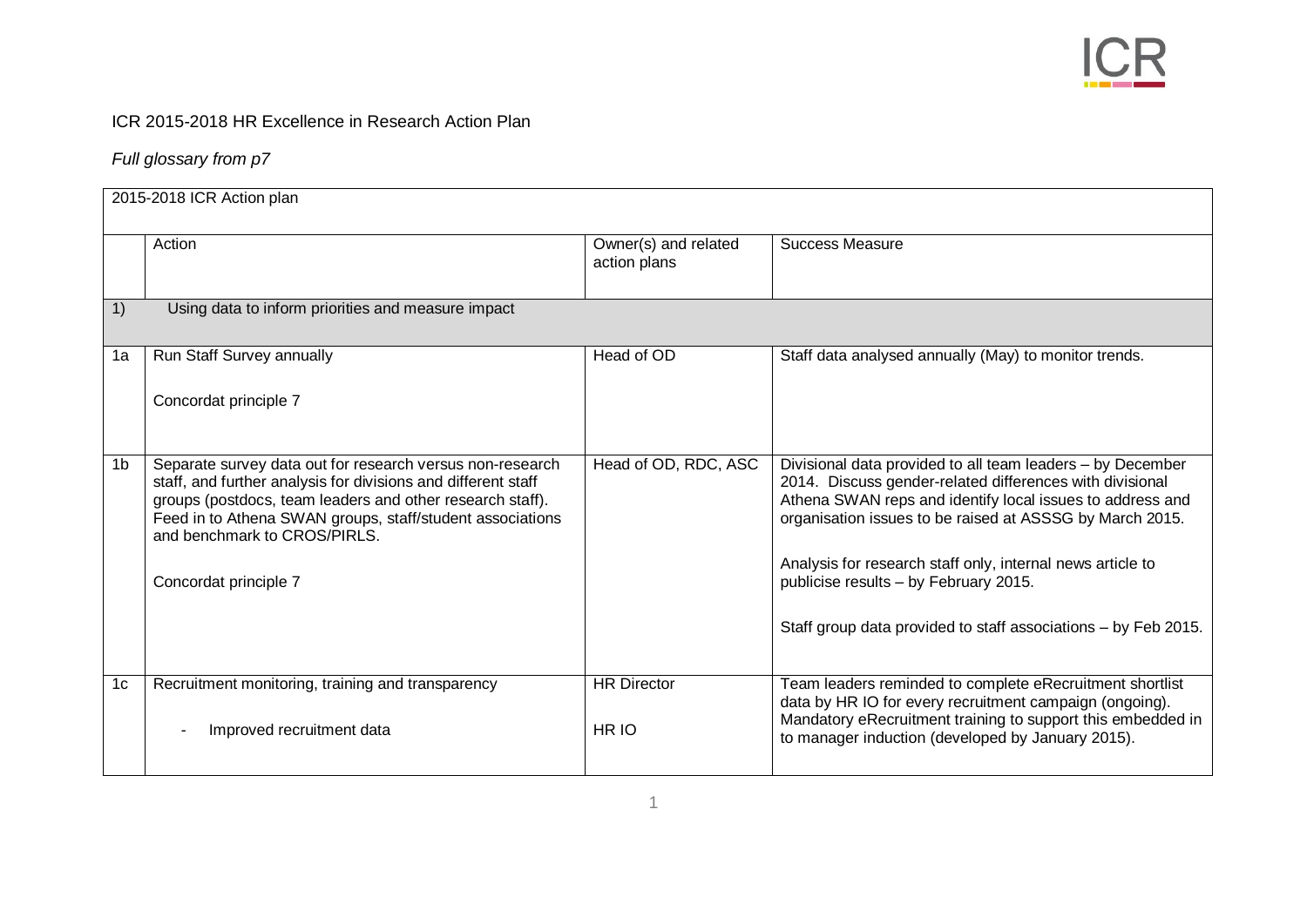|                | $\mathsf{i}$<br>ii)                      | Improve transparency of recruitment of team leaders:<br>Investigate how search committees identify<br>potential CDF on occasion that open<br>advertisement is not used<br>Review appointment procedure for Heads of<br>Division | Action plan: ASSSG                   | Policy for senior recruitment developed to include guidance<br>on how CDF appointments are made and division heads<br>appointed - by March 2015.                    |
|----------------|------------------------------------------|---------------------------------------------------------------------------------------------------------------------------------------------------------------------------------------------------------------------------------|--------------------------------------|---------------------------------------------------------------------------------------------------------------------------------------------------------------------|
|                | Concordat principles 1, 6                |                                                                                                                                                                                                                                 |                                      |                                                                                                                                                                     |
| 1 <sub>d</sub> |                                          | Establish the career destinations of former researchers<br>(postdocs, students, technical staff)                                                                                                                                | RDA, Head of Registry,<br><b>RDC</b> | Present initial findings at postdoc careers conference<br>December 2014.                                                                                            |
|                | Concordat principles 3, 4                |                                                                                                                                                                                                                                 | Action plan: HR Strategy             | Promote the LinkedIN online platform at postdoc events and<br>include link in exit questionnaire for leavers - implemented in<br>February 2015.                     |
|                |                                          |                                                                                                                                                                                                                                 |                                      | Increase the next destination data from 57% to 75% of<br>postdoc leavers and publish a summary. June 2015.                                                          |
| 1e             |                                          | Explore how to measure the impact of ICR-provided<br>training/careers support on the careers of those who left ICR                                                                                                              | RDA, RDC                             | Propose a survey for alumni and establish a means to<br>distribute it to network. November 2015. Use results to<br>inform ongoing researcher development programme. |
|                | Concordat principles 3, 4                |                                                                                                                                                                                                                                 |                                      |                                                                                                                                                                     |
|                | 2) Leadership and management development |                                                                                                                                                                                                                                 |                                      |                                                                                                                                                                     |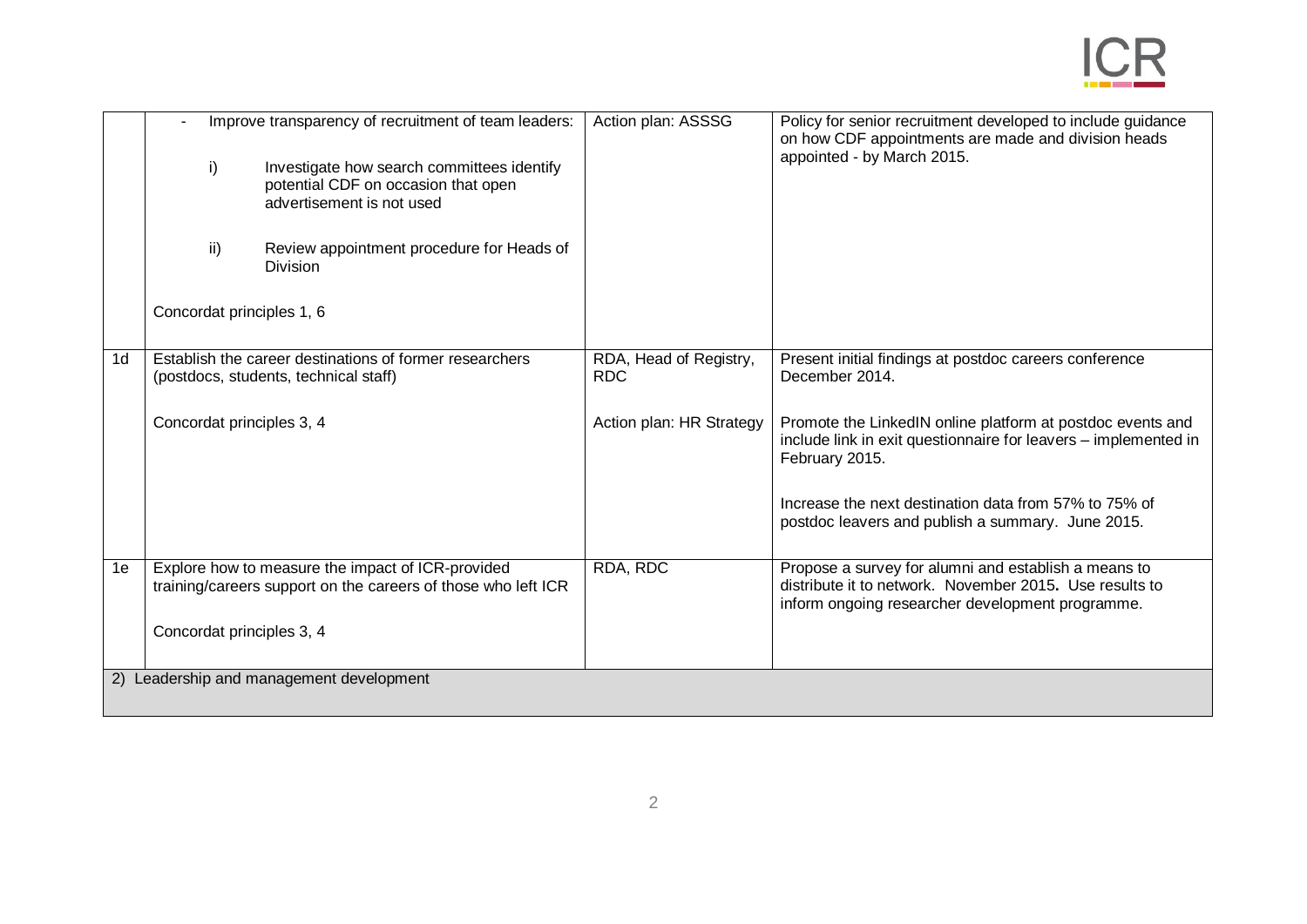| 2a             | Mandatory equality and recruitment training:                                                                                                                                                                                                       | Head of OD                                          | 80% current staff to have attended Equality training by<br>December 2015.                                                                                                                |
|----------------|----------------------------------------------------------------------------------------------------------------------------------------------------------------------------------------------------------------------------------------------------|-----------------------------------------------------|------------------------------------------------------------------------------------------------------------------------------------------------------------------------------------------|
|                | Increase attendance of current staff on Equality<br>$\blacksquare$<br>Excellence training through improved monitoring at<br>probation review point.                                                                                                | Action plan: ASSSG                                  | Recruitment training delivered to 60% of panel chairs by<br>December 2015.                                                                                                               |
|                | New recruitment training developed and offered to all<br>panel chairs by May 2015.                                                                                                                                                                 |                                                     |                                                                                                                                                                                          |
|                | Concordat Principles 3, 6                                                                                                                                                                                                                          |                                                     |                                                                                                                                                                                          |
| 2 <sub>b</sub> | Expand the portfolio of support provided to new team leaders<br>via the established CDF network, providing bite-sized<br>masterclasses on key skills (e.g. supervision skills) to build<br>engagement of the group and involving senior faculty in | Head of OD, CDF<br>network                          | Deliver 4 bite-sized workshops or webinars per year for CDF<br>- evaluate December 2015.                                                                                                 |
|                | delivering these.                                                                                                                                                                                                                                  | Action plan: ASSSG                                  | Improved results in survey for team leader category against "I<br>am given good training to perform in my current job" - 2016<br>survey results and reviewed annually over next 4 years. |
|                | Concordat Principle 1, 2, 4, 5                                                                                                                                                                                                                     |                                                     |                                                                                                                                                                                          |
|                |                                                                                                                                                                                                                                                    |                                                     | Monitor progression of CDF to tenured faculty to achieve<br>80% success between 2015-2018.                                                                                               |
| 2c             | Faculty level mentors provided to all CDF (in addition to their<br>division head)                                                                                                                                                                  | Head of OD, Director of<br><b>Academic Services</b> | Mentoring matches made, individuals informed and a best<br>practice briefing offered. By March 2015.                                                                                     |
|                | Concordat principles 4, 5                                                                                                                                                                                                                          |                                                     |                                                                                                                                                                                          |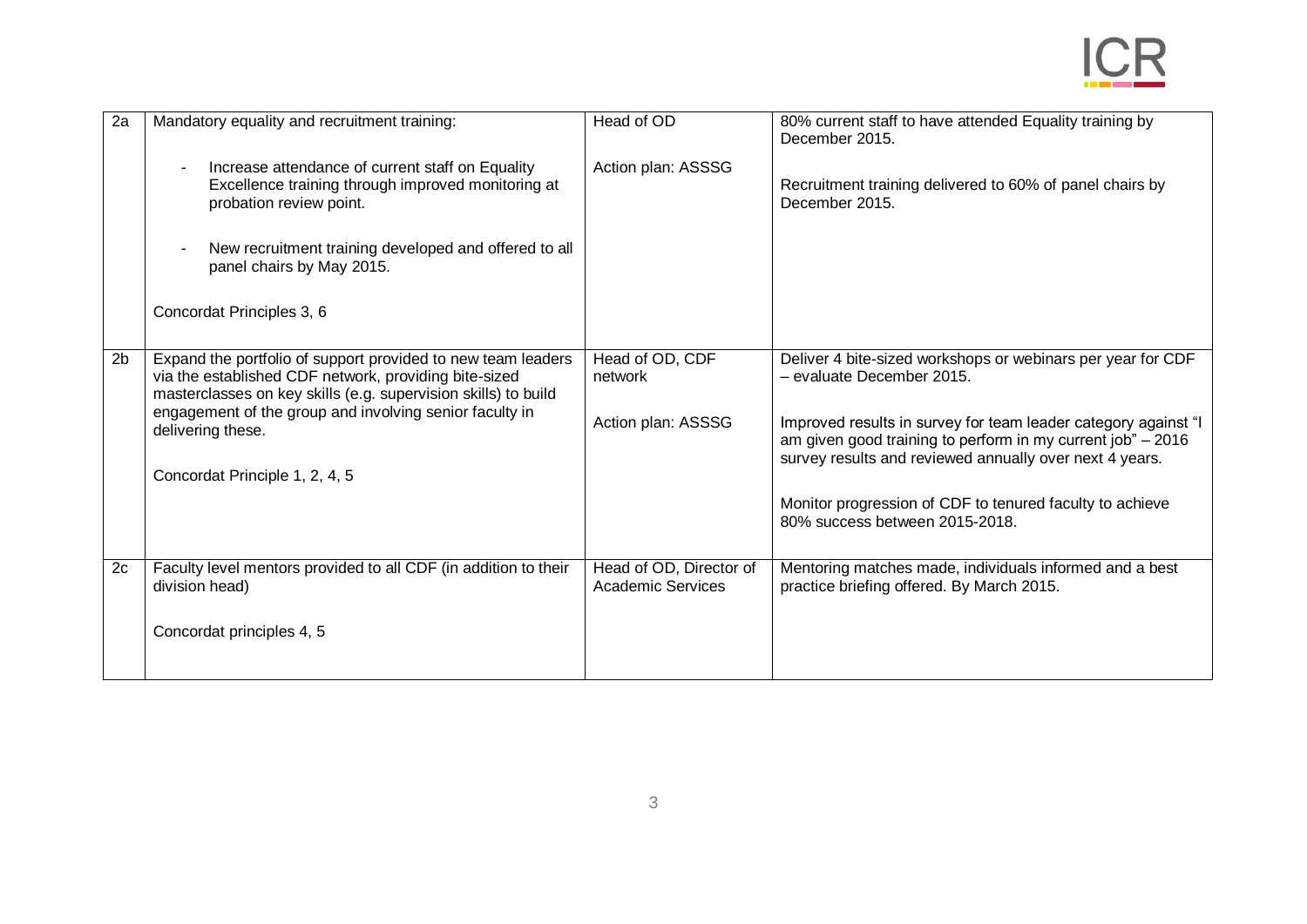

| 2d | Improve transparency of promotions criteria for researchers<br>by publicising guidelines and discussing with staff/student<br>research associations. | <b>HR Director</b>                                  | 50% positive response from researchers in Staff Survey<br>("Promotions criteria are fair and transparent) by 2016.                                                      |
|----|------------------------------------------------------------------------------------------------------------------------------------------------------|-----------------------------------------------------|-------------------------------------------------------------------------------------------------------------------------------------------------------------------------|
|    | Concordat principles 1, 2                                                                                                                            |                                                     |                                                                                                                                                                         |
| 2e | Supporting females aiming for or in leadership roles<br>Evaluate the first cohort of attendees at the Aurora<br>women's leadership programme         | RDA, ASC, ASSSG<br>Chair, ACS<br>Action plan: ASSSG | Aurora feedback from attendees evaluated and long-term<br>tracking of careers of those who attended via LinkedIN.<br>Initial evaluation or programme by September 2015. |
|    | Deliver bespoke leadership training to female team<br>leaders e.g. Personal Effectiveness and Power<br>workshop.                                     |                                                     | Alternative leadership training options provided to<br>unsuccessful Aurora applicants by March 2015.<br>Roffey Park Personal Effectiveness and Power workshop           |
|    | Ensure selection on to influential senior committees                                                                                                 |                                                     | provided for ICR and RMH female leaders (by June 2015).                                                                                                                 |
|    | is transparent and fair                                                                                                                              |                                                     | Guidance on selection of researchers for senior committees<br>developed by ACS by June 2016                                                                             |
|    | Concordat Principle 1, 2, 4, 5                                                                                                                       |                                                     |                                                                                                                                                                         |
| 2f | Establish a new managers network                                                                                                                     | RDA, Head of OD                                     | Attendance, feedback from those groups. We will monitor<br>trends in the staff survey under category "My manager".<br>Review after 12 months (May 2016).                |
|    | Concordat principle 1, 2, 3, 4                                                                                                                       |                                                     |                                                                                                                                                                         |
| 2g | Supporting postdocs aiming for leadership:                                                                                                           | RDA, Academic Dean                                  | Feedback, continued monitoring of careers of attendees,<br>better-prepared future team leaders. Publish 8 month and                                                     |
|    | Run second Pathway to Independence, revised<br>content based on feedback from pilot                                                                  | Action plan: ASSSG                                  | two year evaluation of Pathways cohort 1 on website (April<br>$2015$ ).                                                                                                 |
|    | Offer six places for Leadership in action in                                                                                                         |                                                     | Run programme June 2015. Monitor career progress of                                                                                                                     |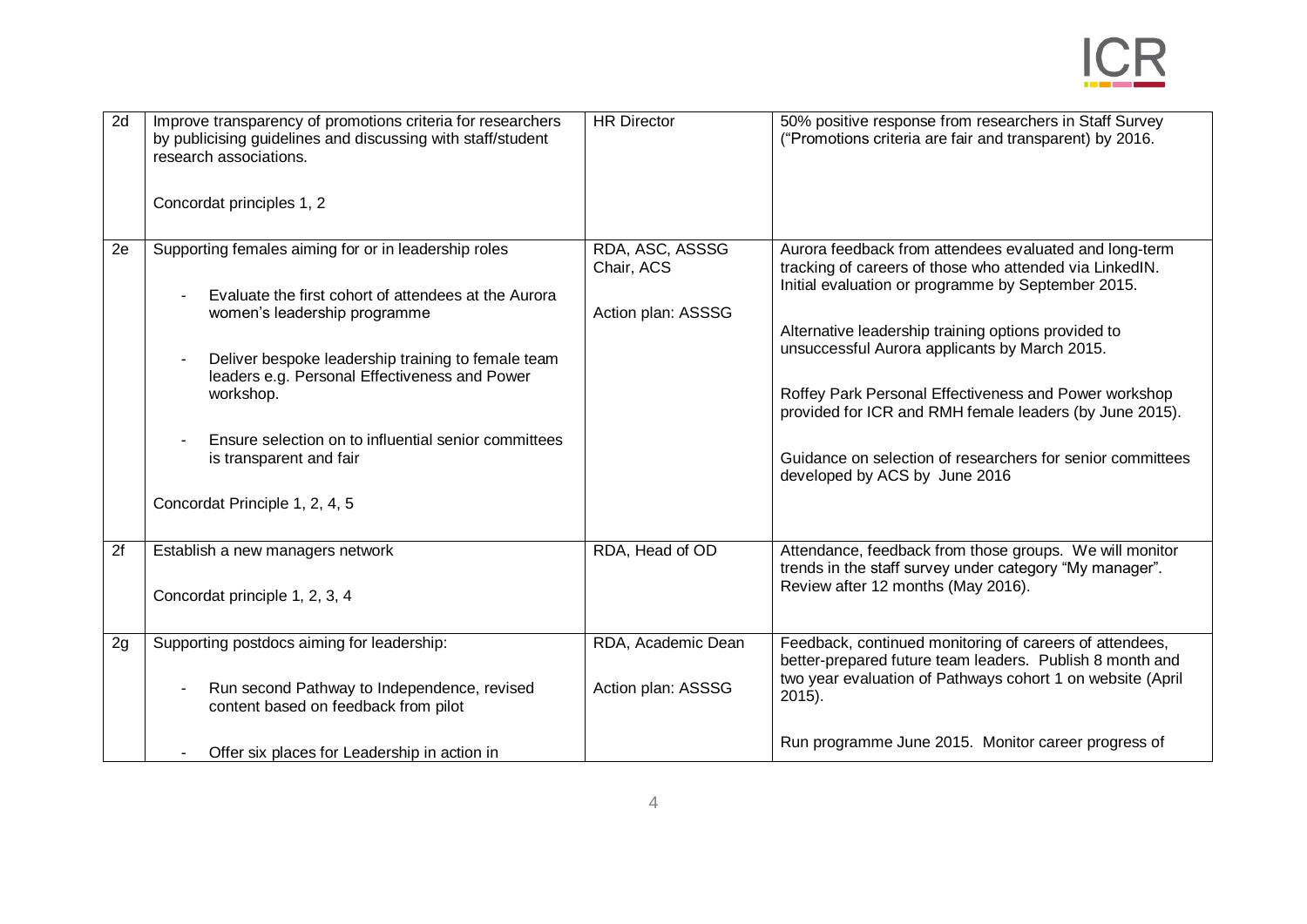|                | collaboration with UCL                                                                                      |                                             | attendees via LinkedIN (ongoing).                                                                                                                                 |  |
|----------------|-------------------------------------------------------------------------------------------------------------|---------------------------------------------|-------------------------------------------------------------------------------------------------------------------------------------------------------------------|--|
|                | Improve careers support and mentoring for internal and<br>external fellowships holders (postdoctoral level) |                                             | Leadership in Action programme run in collaboration with<br>UCL in June 2015.                                                                                     |  |
|                | Concordat principle 1, 2, 3 4, 5                                                                            |                                             | Proposals for additional mentoring and careers support for<br>postdoctoral fellowship holders drafted and presented to<br>Athena SWAN Silver Group by March 2015. |  |
|                | 3) Defining career paths and supporting career development                                                  |                                             |                                                                                                                                                                   |  |
| 3a             | Postdoc code of practice disseminated to all new postdocs<br>and to all faculty                             | RDA, HR Operations<br>teams, HR IO, faculty | Embedded in to eRecruitment process, contract packs and<br>appraisal documentation. February 2015.                                                                |  |
|                | Concordat principle 2, 3, 4, 5                                                                              |                                             |                                                                                                                                                                   |  |
| 3 <sub>b</sub> | Ensure 70% of research staff are aware of access to<br>impartial careers advice                             | RDA, RDC                                    | Analyse 2014 staff survey responses for researchers versus<br>non-research staff.                                                                                 |  |
|                | Concordat principle 2, 3                                                                                    |                                             | Achieve at least 70% positive response from researchers in<br>2015 survey via improved communications/marketing.                                                  |  |
| 3c             | Map clinical academic career paths and present to CRCDWG<br>for discussion/recommendations                  | RDA, HR Director,<br><b>HoDCS</b>           | Career paths mapped and document presented to<br>CRCDWG. October 2015.                                                                                            |  |
|                | Concordat principle 1, 4                                                                                    | Action plan: ASSSG                          |                                                                                                                                                                   |  |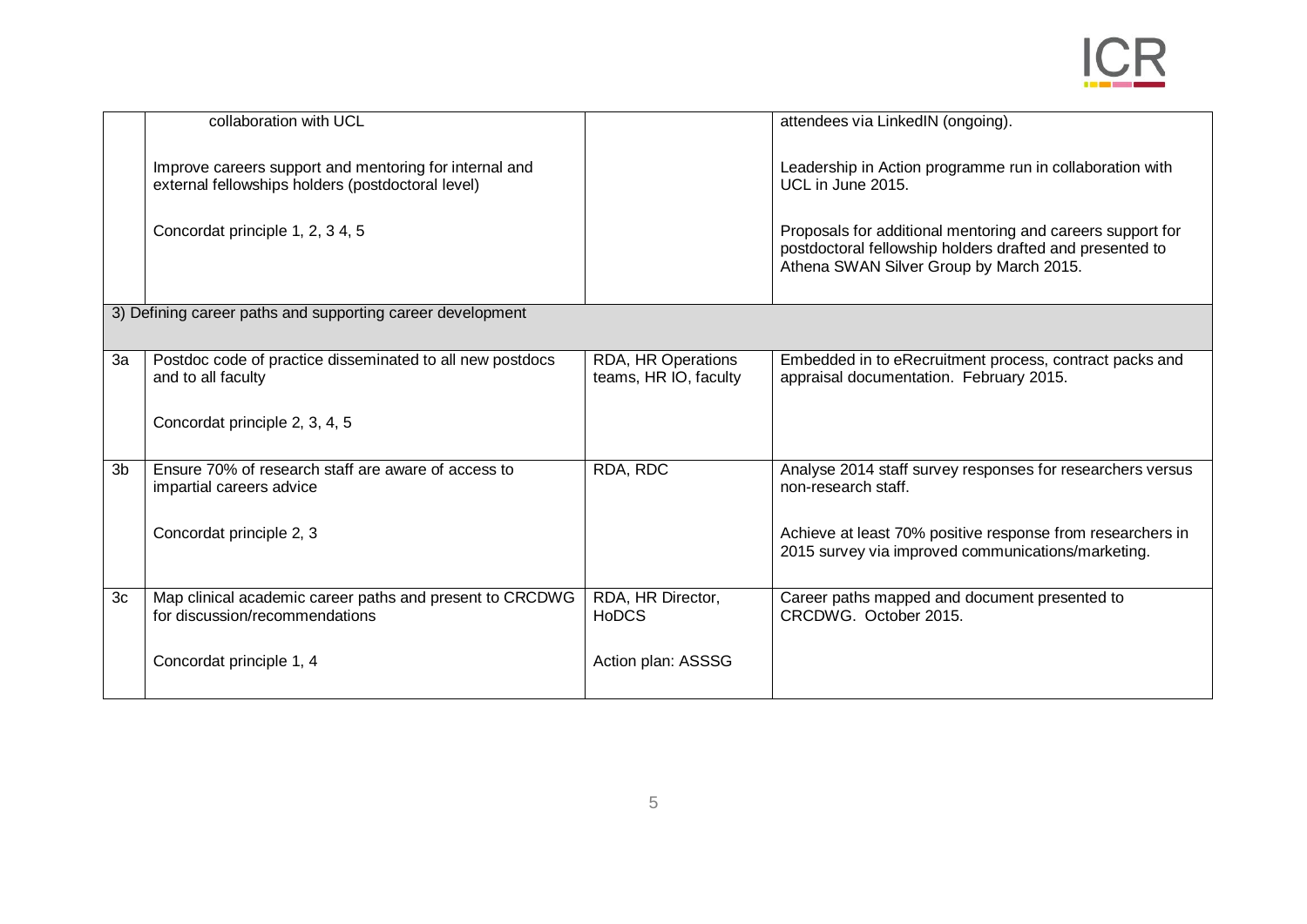

| 3d             | Conduct a gap analysis on the career development available<br>to clinical academics and develop proposals for further<br>support                                                                     | RDA, ASSSG,<br><b>CRCDWG Chair</b>                         | Actions agreed by April 2015. Ongoing monitoring by<br>appropriate groups.                                                                                                                                                                                     |
|----------------|------------------------------------------------------------------------------------------------------------------------------------------------------------------------------------------------------|------------------------------------------------------------|----------------------------------------------------------------------------------------------------------------------------------------------------------------------------------------------------------------------------------------------------------------|
|                | Concordat principles 3,4                                                                                                                                                                             | Action plan: ASSSG                                         | Explore options for a clinician leadership programme based<br>on Pathway to Independence model and agree content with<br>CRCDWG - May 2015.                                                                                                                    |
| 3e             | Establish a mentoring scheme for clinical academics<br>Concordat principles 4, 5, 6                                                                                                                  | ASC, Deputy Director of<br>BRC, Action plan:<br>ASSSG.     | Mentors identified and offered to clinical academics routinely.<br>December 2015.                                                                                                                                                                              |
| 3f             | Develop and pilot an introduction to bioinformatics<br>programme and ensure relevant staff and students are aware<br>of all related support, internally and externally.<br>Concordat principles 3, 4 | RDC, faculty champion,<br><b>SCUF</b><br>Action plan: SSTR | Pilot introduction course and evaluate by September 2015.<br>Create a specific training page to signpost support for<br>researchers in scientific computing/bioinformatics by<br>February 2016. Review whole bioinformatics support<br>programme January 2017. |
| 3 <sub>g</sub> | Early training needs screening tool developed for students to<br>complete during induction week.<br>Concordat principles 4, 5                                                                        | Asst Dir (AR)<br>Action plan: SSTR                         | Pilot in 2014/5 and roll out for 2015/6 starters                                                                                                                                                                                                               |
| 3h             | Supporting training in project risk:<br>Identify training tools for project risk management<br>a)                                                                                                    | <b>RDC</b>                                                 | a) Project risk considered by all students and<br>described/discussed in first year and 2.5 year<br>reports. March 2015                                                                                                                                        |
|                | Amend guidance and Codes to state that project risk<br>b)<br>must be covered in first year report and 2.5 year                                                                                       | <b>RDPEM</b>                                               | b) By June 2015                                                                                                                                                                                                                                                |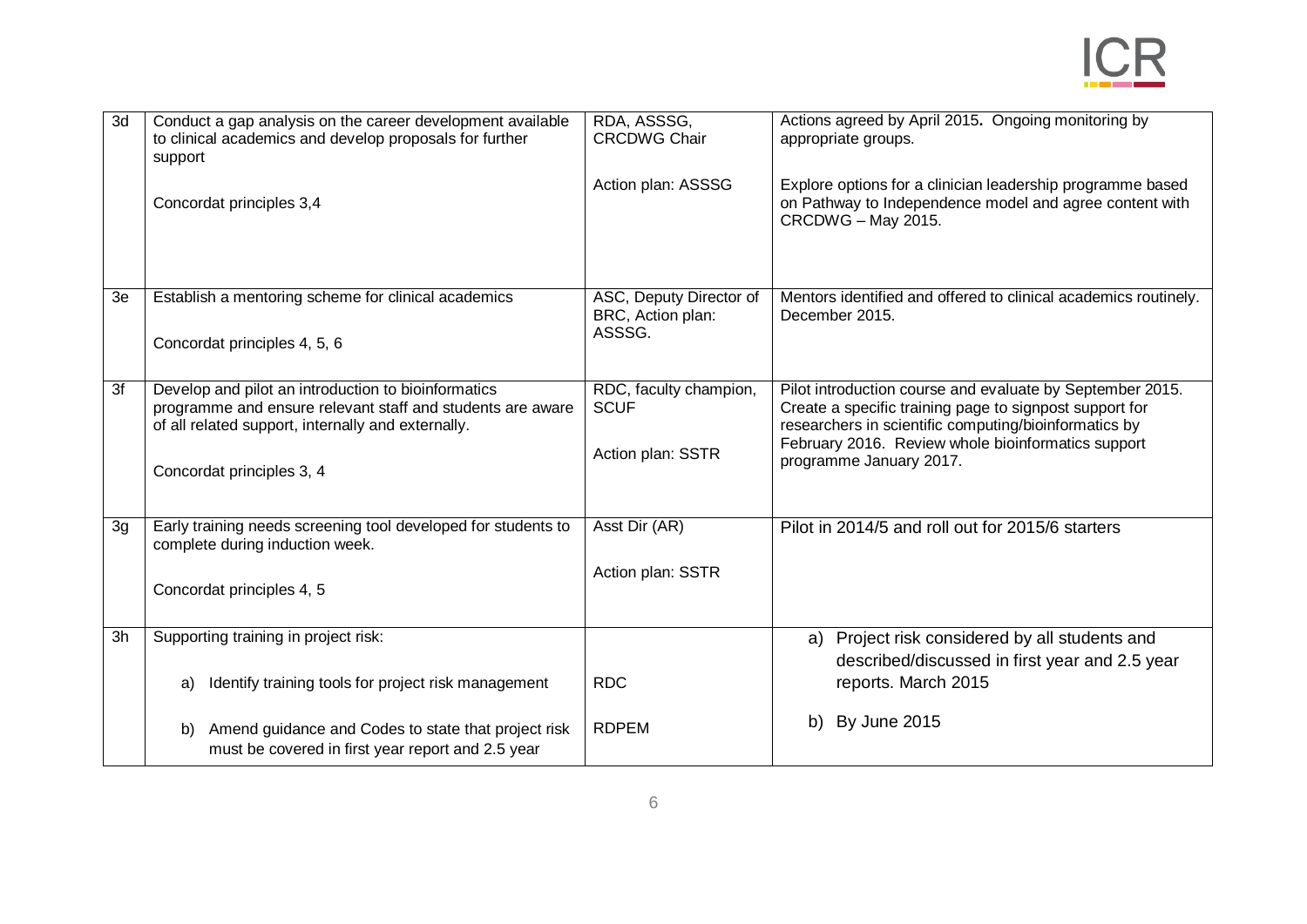

| report.               | Action plan: SSTR |  |
|-----------------------|-------------------|--|
| Concordat principle 3 |                   |  |
|                       |                   |  |

## Glossary

- ACS = Assistant Company Secretary
- ASC = Athena SWAN Coordinator
- ASSSG = Athena SWAN Silver Steering Group
- Asst Dir (AR) = Assistant Director (Academic Resources)
- CDF= career development faculty (junior, non-tenured team leaders)
- CRCDWG = Clinical Researcher Career Development Working Group
- CROS = Careers In Research Online Survey
- HoDCS= Head of Division of Clinical Studies
- HR IO = HR Information Officer
- ICR = Institute of Cancer Research
- L&D = Learning & Development
- PIRLS = Principle Investigator and Research Leaders Survey
- RDA = Researcher Development Advisor